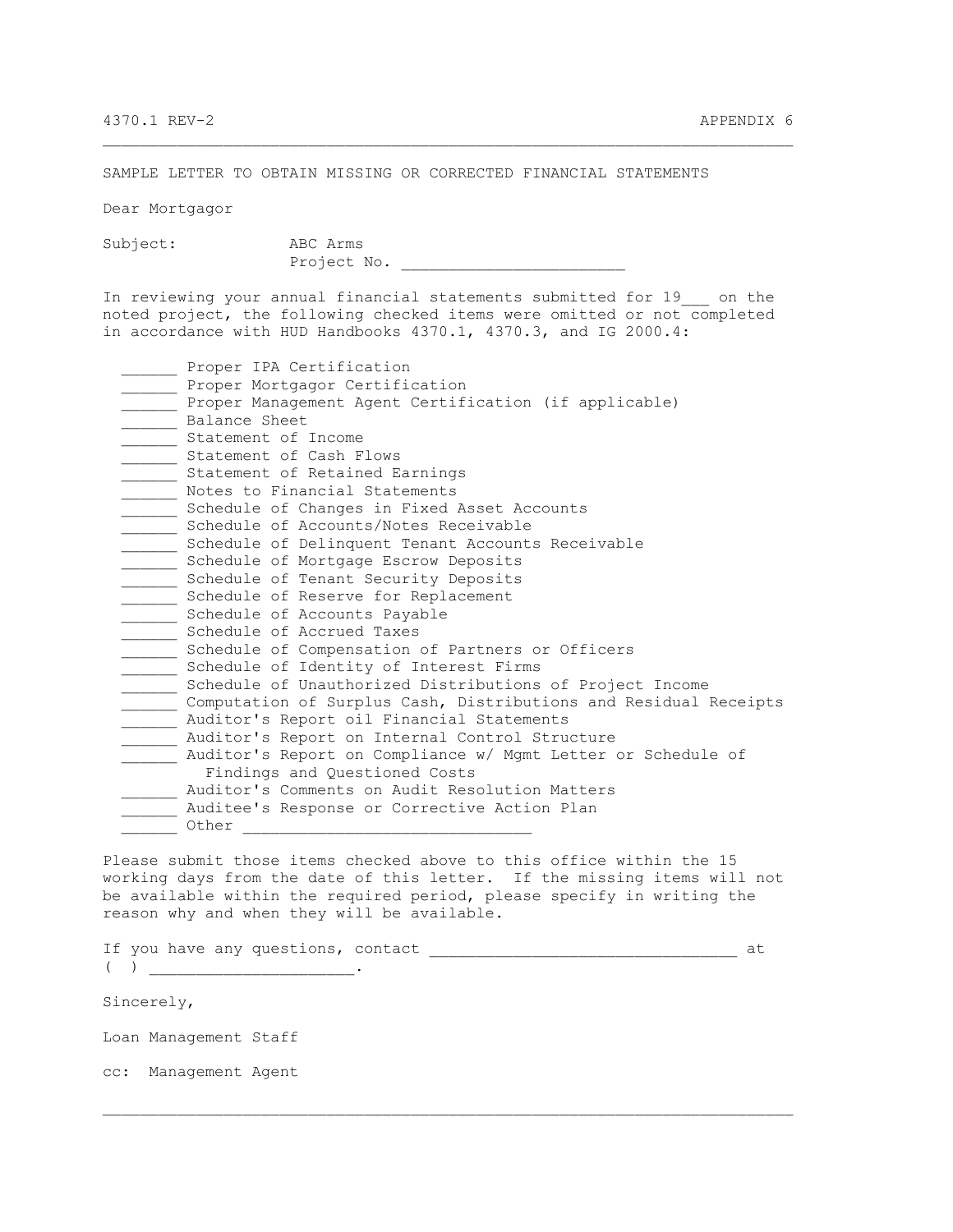5/92 Page 1 of 2

\_\_\_\_\_\_\_\_\_\_\_\_\_\_\_\_\_\_\_\_\_\_\_\_\_\_\_\_\_\_\_\_\_\_\_\_\_\_\_\_\_\_\_\_\_\_\_\_\_\_\_\_\_\_\_\_\_\_\_\_\_\_\_\_\_\_\_\_\_

4370.1 REV-2 APPENDIX 6

FORM LETTER TO NOTIFY OWNERS TO SUBMIT DELINQUENT FINANCIAL STATEMENTS

Dear Mortgagor

Subject: Annual Financial Report for FY'\_\_\_\_ Project No. \_\_\_\_\_\_\_\_\_\_\_\_\_\_\_\_\_\_\_\_\_\_\_\_\_\_\_\_

To date, we have not received the following information requested for the financial statements for the project noted:

| Proper IPA Certification                                         |
|------------------------------------------------------------------|
| Proper Mortgagor Certification                                   |
| Proper Management Agent Certification (if applicable)            |
| Balance Sheet                                                    |
| Statement of Income                                              |
| Statement of Cash Flows                                          |
| Statement of Retained Earnings                                   |
| Notes to Financial Statements                                    |
| Schedule of Changes in Fixed Asset Accounts                      |
| Schedule of Accounts/Notes Receivable                            |
| Schedule of Delinquent Tenant Accounts Receivable                |
| Schedule of Mortgage Escrow Deposits                             |
| Schedule of Tenant Security Deposits                             |
| Schedule of Reserve for Replacement                              |
| Schedule of Accounts Payable                                     |
| Schedule of Accrued Taxes                                        |
| Schedule of Compensation of Partners or Officers                 |
| Schedule of Identity of Interest Firms                           |
| Schedule of Unauthorized Distributions of Project Income         |
| Computation of Surplus Cash, Distributions and Residual Receipts |
| Auditor's Report on Financial Statements                         |
| Auditor's Report on Internal Control Structure                   |
| Auditor's Report on Compliance w/ Mgmt Letter or Schedule of     |
| Findings and Questioned Costs                                    |
| Auditor's Comments on Audit Resolution Matters                   |
| Auditee's Response or Corrective Action Plan                     |
| Other                                                            |

Your failure to furnish this information is a violation of the project Regulatory Agreement. To avoid our exercising further rights given to us under the Regulatory Agreement, you must submit the delinquent reports within 10 working days from the date letter. Until these reports are submitted, this office will consider withholding any requests for withdrawals from the Reserve for Replacement Fund and any concessions regarding mortgage requirements.

If you have any questions, contact \_\_\_\_\_\_\_\_\_\_\_\_\_\_\_\_\_\_\_\_\_\_\_\_\_\_\_\_\_\_\_\_\_\_\_ at ( ) \_\_\_\_\_\_\_\_\_\_\_\_\_\_\_\_\_\_\_\_\_\_\_\_\_\_\_\_\_\_\_\_\_.

Sincerely,

Loan Management Staff